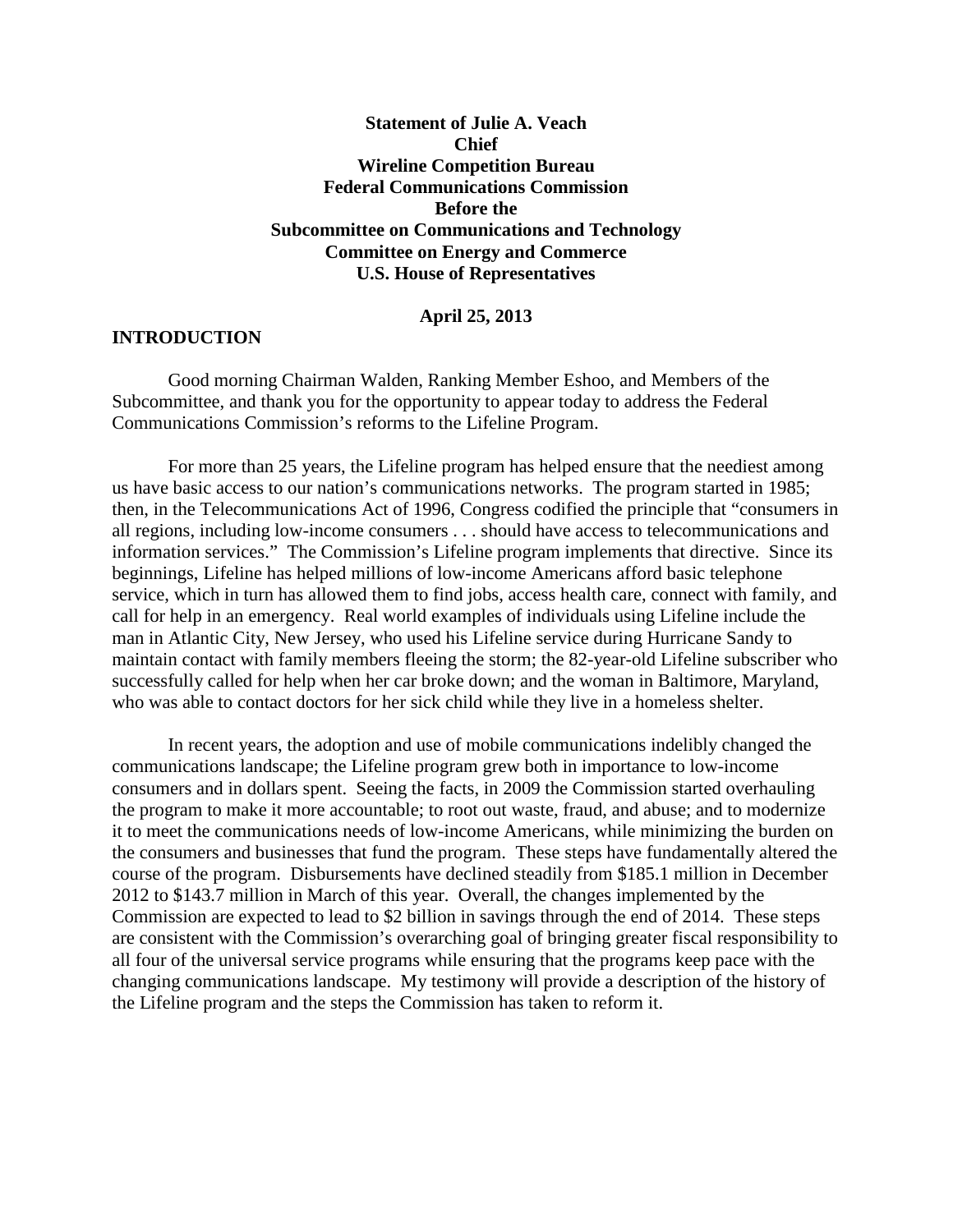## **FCC REFORM OF LIFELINE**

The FCC established the Lifeline program in 1985 in the wake of the divestiture of AT&T to ensure that low-income consumers had access to affordable telephone service. That original program was for a phone service delivered through one wire into the home. In the 1996 Telecom Act, Congress codified into law the principle of ensuring that low-income consumers have access to communications services. As American consumers increasingly began to adopt wireless services, the universal service program adapted to support wireless service in rural areas through the high-cost fund and for low-income families under Lifeline. In 2005, the FCC determined that under certain conditions non-facilities based wireless providers could participate in the program as Lifeline-only Eligible Telecommunications Carriers (ETCs). The Commission's goal was to foster more competition among providers to improve consumer choice. In 2008, the first such providers were authorized to receive Lifeline funding. Because adequate protections were not put in place when these decisions were made, the Lifeline program became a target for waste and abuse.

As it became clear that sufficient protections were not in place to ensure that carriers only received support for serving eligible consumers, the Commission took action to correct these problems. In 2009, Chairman Genachowski urged FCC staff to assess the broadband needs of our nation, including universal service. Staff produced the National Broadband Plan in March 2010 in which, among other recommendations, it encouraged the FCC to work with states to clarify Lifeline program obligations and determine eligibility best practices. Shortly thereafter, in the spring of 2010, the FCC asked the Federal-State Joint Board on Universal Service (Joint Board) for input on reforming the Lifeline program.

Building on recommendations from the Joint Board, as well as recommendations in a 2010 report from the Government Accountability Office (GAO), in 2011 the FCC initiated reforms of the Lifeline program not only by commencing a comprehensive rulemaking but also by implementing intermediate steps directed at reducing duplicative support, including targeted audits. The rulemaking ultimately culminated in a complete overhaul of the program in early 2012 when the Commission approved the Lifeline Reform Order. The reforms unanimously adopted by the Commission last year, and referred to as "a model of entitlement reform" by Commissioner Robert McDowell, have already resulted in hundreds of millions of dollars in savings to the Universal Service Fund and a steady decline in Lifeline subscribers every month since August 2012 (see chart below).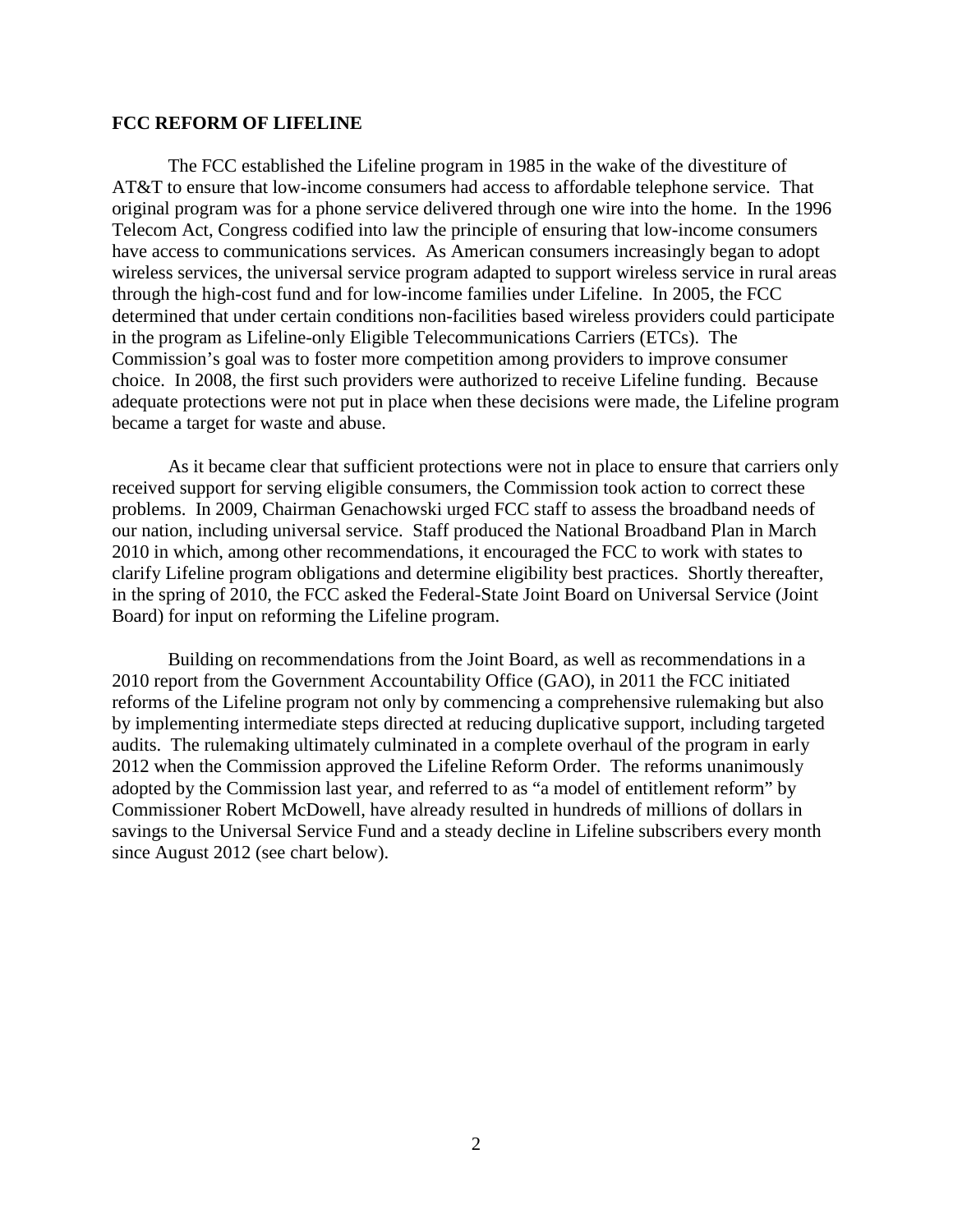

# Lifeline Subscribers (January 2012 - April 2013)

The Lifeline program is currently on track to save approximately \$2 billion by the end of 2014. These savings will be achieved through reform and modernization of all aspects of the program. The reforms include: (1) requiring consumers to provide proof of eligibility at enrollment; (2) requiring consumers to certify that they understand key program rules and to recertify annually their continued eligibility for support; (3) limiting the Lifeline benefit to one per household; (4) eliminating Link Up support for all providers except those that receive highcost universal service support on Tribal lands; (5) establishing a uniform, nationwide floor for consumers' eligibility to participate in the program, which states may supplement; (6) enhanced requirements concerning marketing and advertising practices of supported carriers; and (7) putting in place a robust audit requirement for providers entering the Lifeline program and an ongoing independent audit requirement for providers drawing more than \$5 million from the Fund.

For the first time, the Commission adopted clear goals for the program: ensuring the availability of voice and broadband services for low-income Americans and minimizing the burden on the consumers and businesses who contribute to the program. The Commission will measure progress towards these goals by examining, among other things, the relationship between spending on the Lifeline program and penetration rates among low-income consumers.

In addition, the Commission, in partnership with the Universal Service Administrative Company (USAC), the administrator of the Fund, has also identified and cut substantial amounts of duplicative Lifeline support, resulting in the de-enrollment of hundreds of thousands of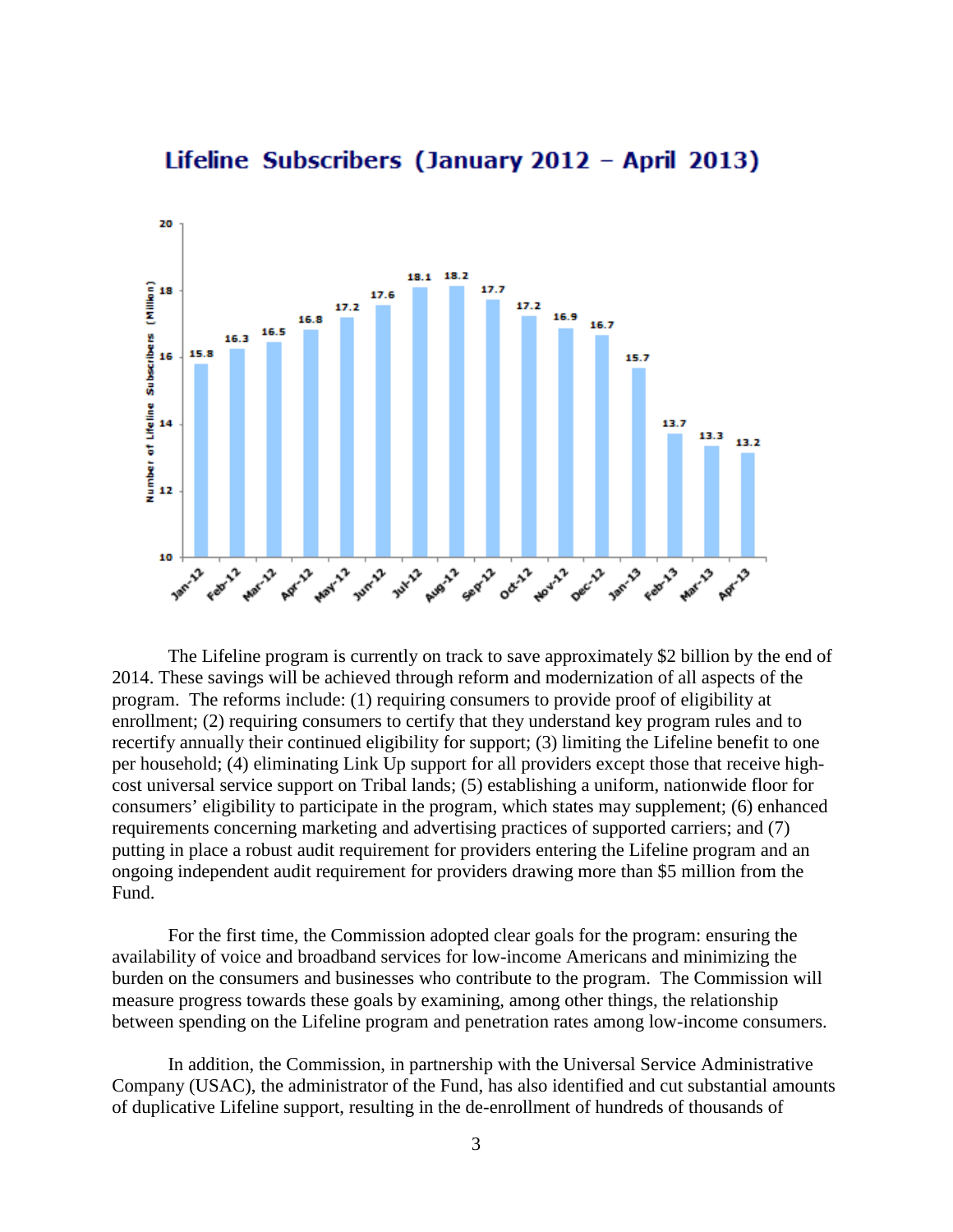subscribers with more than one Lifeline supported service. And at our direction, USAC is building the National Lifeline Accountability Database that will, by the end of this year, detect and prevent duplicative support before it occurs. These reforms are in place, are working as intended, and are cutting waste, fraud and abuse from the program while ensuring that lowincome consumers have access to basic communications.

Let me walk you through each of the Commission's reforms and quantify the savings to the Fund as a result of the Commission's reforms:

## *Proof of Eligibility, Certification and Recertification*

In reforming the Lifeline program, the Commission took several steps to ensure that only eligible consumers that affirmatively request Lifeline service are able to receive it.

First, Commission rules require documented proof of eligibility for all consumers enrolling in Lifeline. Prior to the Lifeline Reform Order, consumers in most states did not have to prove that they were eligible for Lifeline. Rather, most subscribers only had to self-certify their eligibility. Based on verification data collected by the states and the Commission, it was apparent that ineligible consumers were receiving Lifeline supported service. To end this, the Commission's reforms require that subscribers now prove eligibility at the time of enrollment. Such proof can be established through state eligibility databases where available or by a review of documentation provided by the consumer. This Commission will not tolerate participation in the program by ineligible consumers and is working closely with other federal agencies to automate the eligibility check.

Second, consumers must certify their eligibility at the time of enrollment. This means that they must attest that, under penalty of perjury, they understand and will comply with program rules. Providers are also required to make disclosures to consumers regarding the nature of the Lifeline benefit and the consumers' duty to comply with the rules. These certification and disclosure requirements work in tandem with the proof requirement described above to ensure that only eligible consumers sign up for support.

Third, the Commission put in place a robust recertification requirement to ensure that only eligible subscribers remain in the program. Prior to adoption of the Lifeline Reform Order, subscribers were not required to confirm their ongoing eligibility. Subscribers must now recertify their continued eligibility annually. A subscriber that fails to recertify in time but still remains eligible for Lifeline has the opportunity to reenter the program but must go through all the required steps of a new subscriber, including the requirement to provide proof of eligibility. This reform alone is projected to save \$400 million in 2013.

## *Eliminating Duplicative Support*

Since 2011, before the release of the Lifeline Reform Order, the Commission has worked on several fronts to eliminate duplicative Lifeline support. For example, through targeted audits known as In-Depth Data Validations (IDVs) initiated in June 2011, we have eliminated 1.5 million duplicate Lifeline subscriptions in nearly 30 states, saving the Fund \$180 million a year.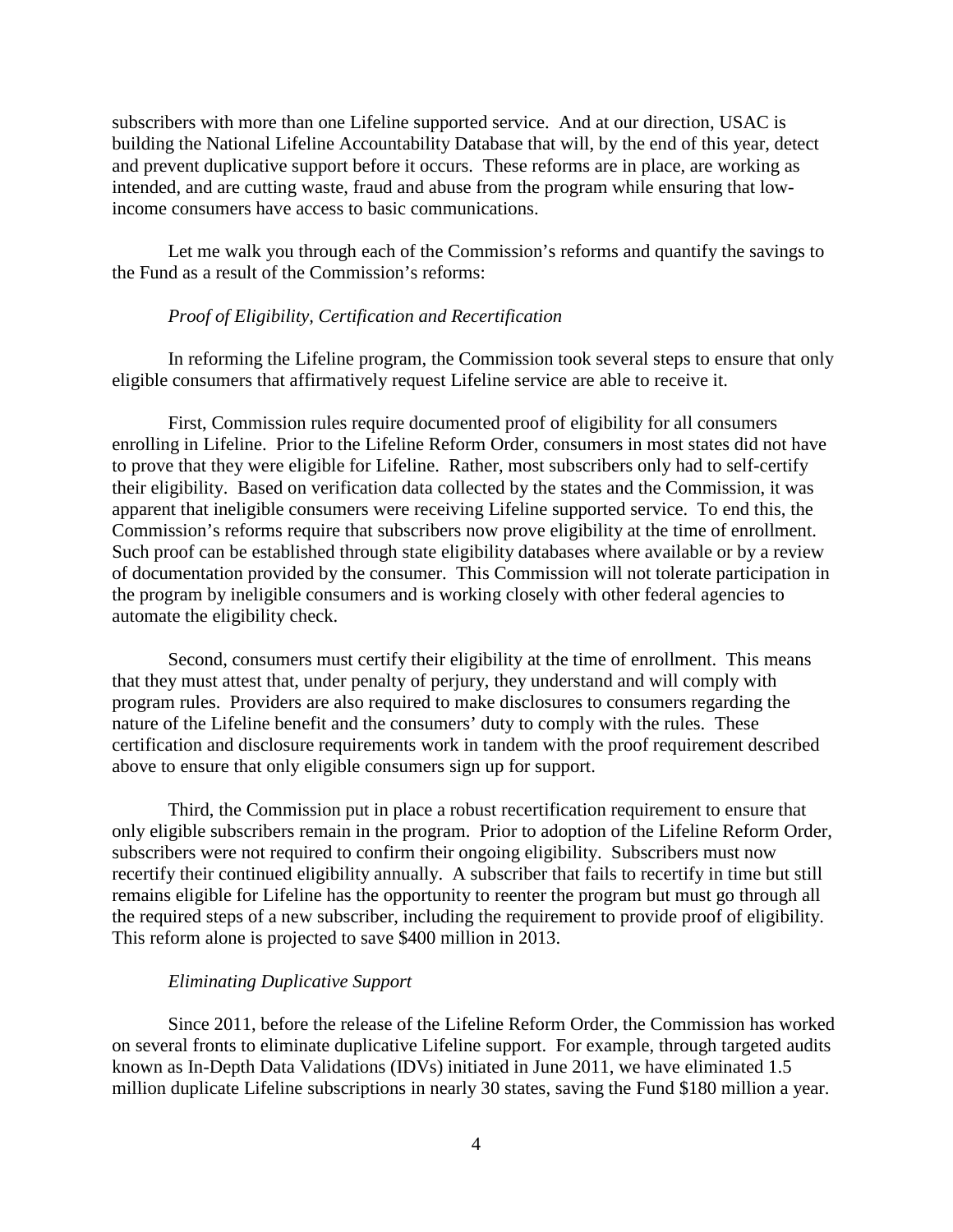In addition, construction of the National Lifeline Accountability Database has begun which will permanently detect and prevent duplicative support in violation of our one-per-household rule.

While the database is in production, USAC will continue with its IDV process to scrub the rolls and eliminate duplicate subscriptions. Thus far, USAC has reviewed over 18.8 million Lifeline subscriber records to check for duplicate subscriptions, and plans to review an additional 8 million subscriber records before the end of the year.

### *Eliminating Unnecessary Connection Fees*

The FCC eliminated Link Up support to providers offering service on non-Tribal lands. Link Up was originally intended to offset the charges providers imposed for activating telephone service. The FCC concluded that the subsidy was no longer necessary in most instances because consumers increasingly have service options from providers that neither draw upon Link Up support nor charge the subscriber an activation fee. In short, some carriers were receiving significant amounts of Link Up support for the purpose of signing up new customers, not for activating new service. However, given the significant telecommunications deployment and access challenges on Tribal lands, the FCC maintained enhanced Link Up support for those ETCs that also receive high-cost support on Tribal lands. By targeting Link Up support to only those areas where support is necessary, Link Up expenditures dropped from roughly \$14 million per month in May to less than \$200,000 in December 2012, resulting in a savings of over \$93 million in 2012.

#### *Usage Requirements*

To ensure that Lifeline subscribers are actually using the subsidized service, the FCC has imposed "non-usage" procedures on providers that do not require their subscribers to pay monthly charges. These providers must de-enroll a subscriber if the subscriber does not use the service for 60 days. In 2012, over 275,000 Lifeline subscriptions were eliminated due to inactivity, saving the Fund over \$30 million on an annual basis.

#### *Consumer Disclosures*

The FCC has also taken a number of steps to protect and empower low-income consumers, including new measures to ensure that consumers are informed of program requirements. Lifeline providers are required to include in plain, easy-to-understand language in all Lifeline marketing materials specific disclosures, including a disclosure telling the consumer that Lifeline is a government benefit program, that a consumer must be eligible to receive Lifeline service, and that the consumer may receive no more than one benefit per household. Lifeline providers must also disclose that consumers who willfully make false statements in order to obtain program benefits can be punished with a fine or imprisonment or barred from the program.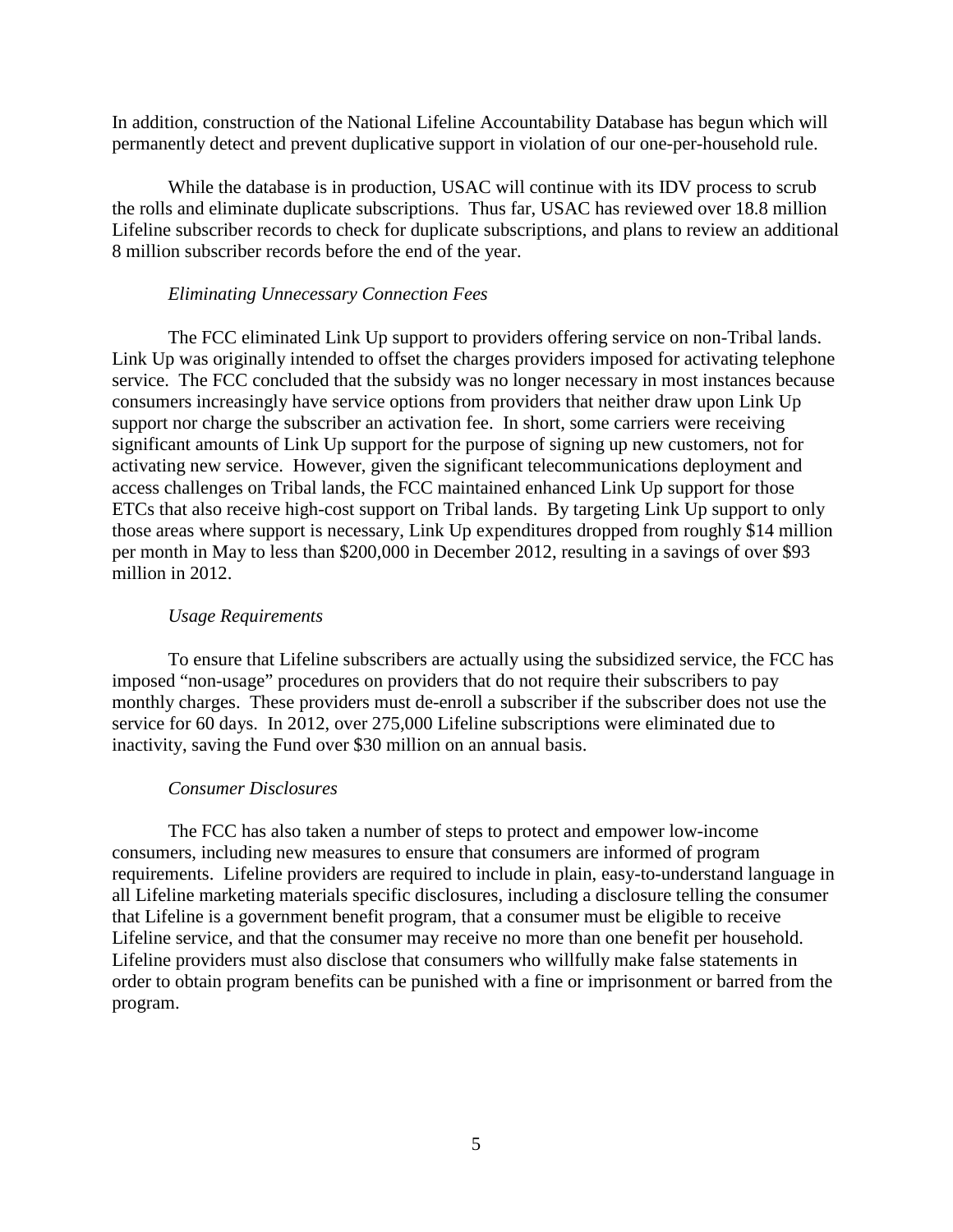## *Enhanced Oversight of Lifeline Providers*

The FCC takes seriously its responsibility to ensure its rules are followed and to identify and deter any future program abuse. Indeed, the FCC has adopted new requirements to increase oversight of Lifeline providers and enhance the auditing program. USAC will audit all newly designated Lifeline providers that have not previously provided Lifeline services anywhere in the country to ensure they have established effective controls and procedures to comply with the FCC's rules. To ensure accountability and maintain oversight for the largest recipients in the program, the FCC is also implementing independent audits that will apply to those Lifeline providers that draw \$5 million or more from the Fund in a given year. Every two years, a Lifeline provider drawing more than \$5 million from the fund must hire an independent auditor to conduct an audit by assessing the provider's overall compliance with the Lifeline program's rules.

We recognize that the integrity of the Lifeline program requires compliance with and enforcement of the program's rules. In addition to the audit requirements, we are actively enforcing our rules to punish and deter violations. Recently, the FCC's Enforcement Bureau pursued actions against two providers that resulted in an enforcement action worth over \$1 million; other investigations are ongoing. In addition, the Enforcement Bureau has issued nearly 200 citations to individuals in eight states notifying them that they violated the Lifeline program rules by receiving multiple Lifeline benefits. These citations order the consumers to cease and desist from applying for—or receiving—more than one Lifeline-supported phone service, and warn them that the FCC may impose a monetary fine if the violations continue.

While the Commission's reforms have taken hold and reduced program disbursements, we recognize that our work is not complete. The Commission is continuing to monitor the impact of its reforms to see whether additional measures are necessary to ensure the integrity of the Lifeline program.

#### *Role of States in Implementing Lifeline Reforms*

The states have an important role in overseeing the program as well—they have been our partners in reform and remain our partners in oversight and enforcement. Indeed, states have often served as laboratories of policy innovation in this area and as vital guarantors of universal service.

Under section 214(e)(2) of the Communications Act, states designate providers as ETCs to participate in the Lifeline program, including in most cases wireless ETCs. Currently, all but ten states and the District of Columbia handle the designation of Lifeline-only wireless ETCs to participate in the program. States have broad authority to conduct thorough reviews of ETC applications. The FCC's new rules require that providers demonstrate that they are "financially and technically capable of providing Lifeline service in compliance with program rules." In deciding whether to designate a provider to participate in Lifeline, a state must, among other things, review how long the company has been in business, whether the provider intends to rely exclusively on universal service disbursements to operate its business, whether the provider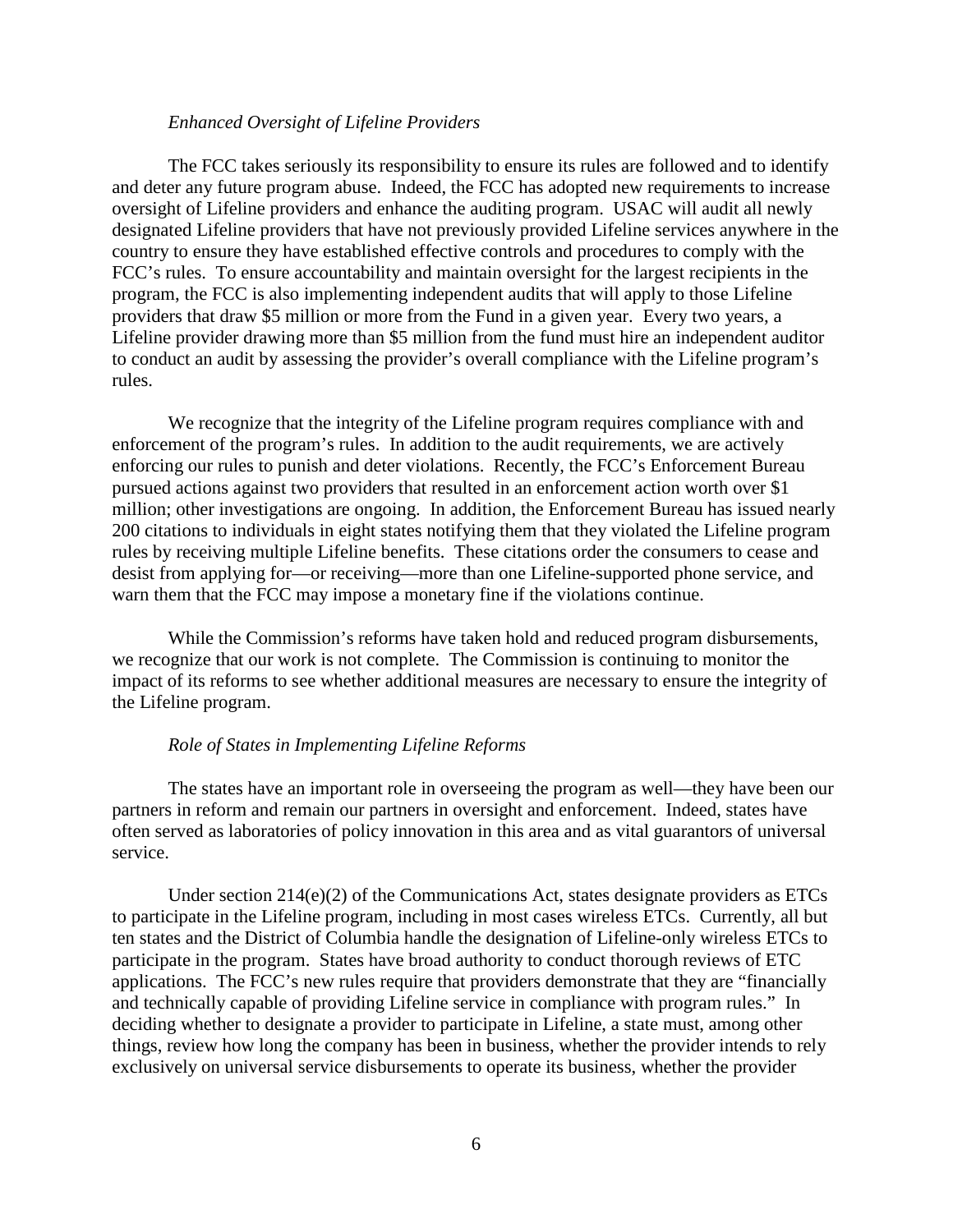receives or will receive revenue from other sources, and whether it has been subject to enforcement action or ETC revocation proceedings in any state.

As part of its ongoing commitment to fight waste, fraud, and abuse in the program, the FCC now requires that all non-facilities-based providers seeking to become Lifeline-only ETCs first have a compliance plan approved by the Wireline Competition Bureau before being designated as an Eligible Telecommunications Carrier by a state or the Commission. Commission staff thoroughly reviews these plans to ensure that providers have procedures in place to adhere to the new stringent program requirements.

In addition, the Lifeline Reform Order established two key ways that states can continue to operate as laboratories for reform. First, the Lifeline program rules are a foundation upon which states can build. For example, states may adopt rules and safeguards for the program that go beyond the FCC's recent reforms. Indeed, California and Georgia are among several states that have adopted rules that go beyond the FCC's core requirements for the program. States may also include other programs that qualify consumers for Lifeline as long as those programs are related to income. Second, the Commission established a process by which states with their own system to detect and eliminate duplicative support can opt-out of the National Lifeline Accountability Database. This allows states to keep in place effective systems to eliminate waste, fraud and abuse while limiting the administrative burden on the national database. Four states and Puerto Rico have opted-out of the national database.

## *Affordable Broadband*

These reforms are putting the program on a firm footing for the future, so it can more effectively serve low-income consumers, including helping low-income consumers afford broadband. Consistent with the language and purposes of the Communications Act, the Lifeline Reform Order establishes as a core program goal ensuring universal availability of broadband for low-income Americans. Using a portion of the savings from the Lifeline program reforms, the Commission currently has underway a broadband pilot program that will provide critical data and rigorous analysis regarding how Lifeline can potentially help efficiently and effectively increase broadband adoption and retention among low-income consumers.

Robust, affordable broadband has become essential to access jobs, education, and economic opportunity. Over 80 percent of Fortune 500 companies today – including Wal-Mart and Target – require online job applications. And students with broadband at home have a 7 percent higher graduation rate. But low-income households adopt broadband at much lower rates than the average household: Fewer than 36 percent of families with incomes less than \$25,000 subscribe to broadband at home, compared to nearly 92 percent of families with incomes over \$75,000, according to the U.S. Census Bureau.

Pursuant to the Commission's directive, the Wireline Competition Bureau has initiated an 18-month Broadband Pilot Program consisting of 14 high-quality projects. Data from these projects – together with data from other low-income broadband adoption programs around the country, including those funded by the American Recovery and Reinvestment Act, Comcast's Internet Essentials, Centurylink's Internet Basics, and the Connect-to-Compete program – will